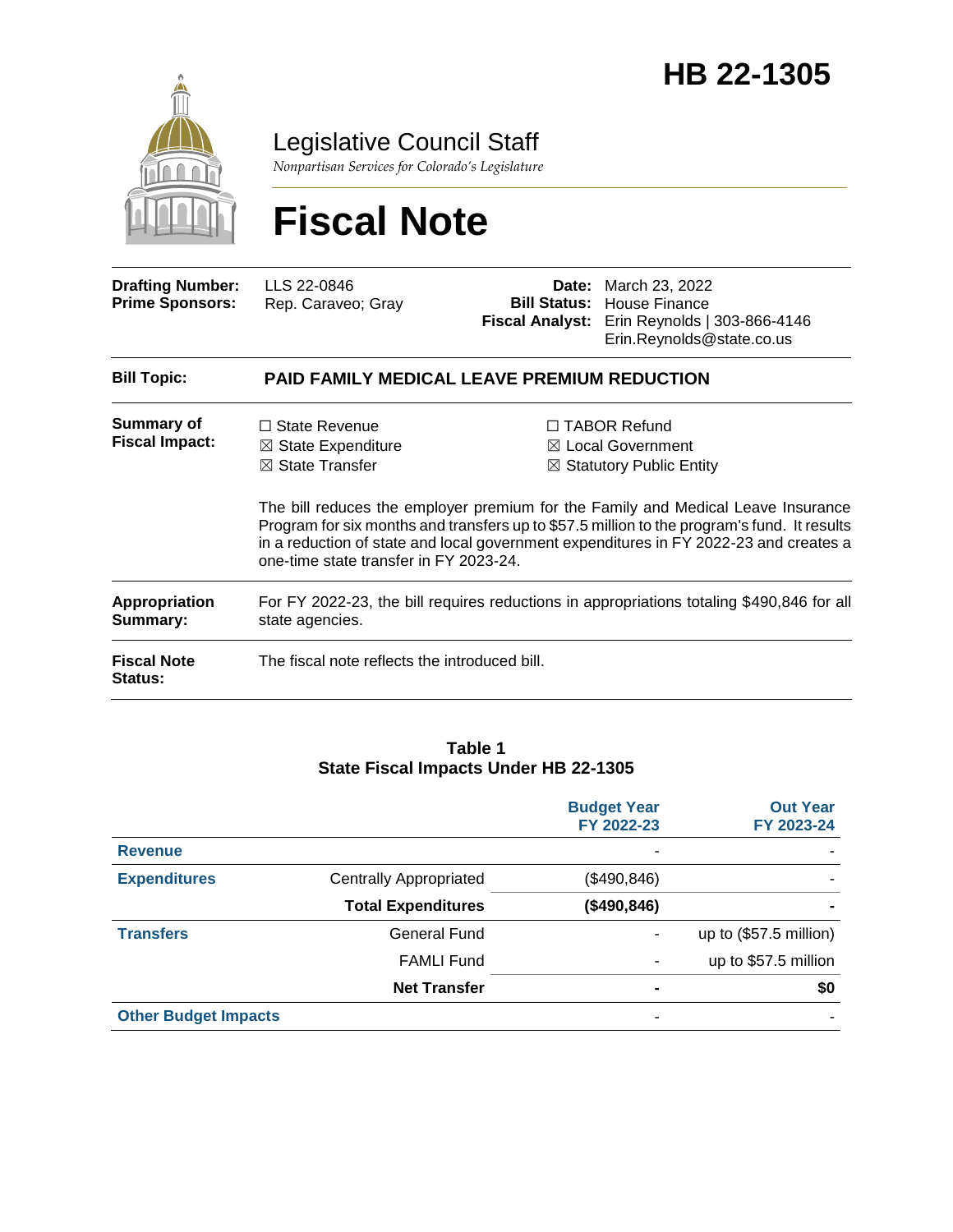## March 23, 2022 **HB 22-1305**

#### **Summary of Legislation**

The bill reduces the employer premium for the Family and Medical Leave Insurance (FAMLI) Program from January 1, 2023, through June 30, 2023, from 0.90 percent of employee wages to 0.81 percent of employee wages. On July 1, 2023, the state treasurer is required to transfer the lesser of \$57.5 million or an amount equal to 9.90 percent of the total premium revenue received by the Division of Family and Medical Leave Insurance from January 1, 2023, to June 30, 2023, from the General Fund to the Family and Medical Leave Insurance Fund.

#### **Background**

The FAMLI Program, administered by the Colorado Department of Labor and Employment (CDLE), was approved by voters in November 2020 through citizen-initiated Proposition 118. The program was created as an enterprise and its revenue does not count toward the state's revenue limit under TABOR. It requires employers and employees in Colorado to pay a payroll premium of 0.90 percent, with a minimum of half paid by the employer, beginning January 1, 2023, in order to finance paid family and medical leave insurance benefits. Beginning January 1, 2024, eligible employees may receive up to 12 weeks of paid family and medical leave insurance benefits.

#### **State Transfers**

In FY 2023-24, the bill transfers up to \$57.5 million from the General Fund to the FAMLI Fund. The exact amount transferred will depend on the total amount of premiums collected.

### **State Expenditures**

**State employer premiums for family and medical leave insurance.** For the state as an employer, the bill reduces costs for family and medical leave insurance premiums in FY 2022-23 by \$490,846, including \$276,986 General Fund, \$108,728 cash funds, \$51,106 reappropriated funds, and \$54,026 federal funds. This reduction represents a 10 percent reduction to the estimated costs in the JBC Staff figure setting recommendation for these premium payments.

**Family and Medical Leave Insurance Program.** While the bill shifts a portion of the FAMLI Program funding from premiums to transferred General Fund, it will result in no net change in costs for the program. No adjustments in appropriations are required, as the FAMLI Fund is continuously appropriated to the CDLE for operating the program.

#### **Other Budget Impacts**

The FAMLI Program is a state government enterprise. Since the bill limits the General Fund transfer to 9.9 percent of total premium revenue received by the division in FY 2022-23, the fiscal notes assumes that this transfer will not impact the program's enterprise status under TABOR, which limits the amount of government revenue to an enterprise to no more than 10 percent of total enterprise revenue.